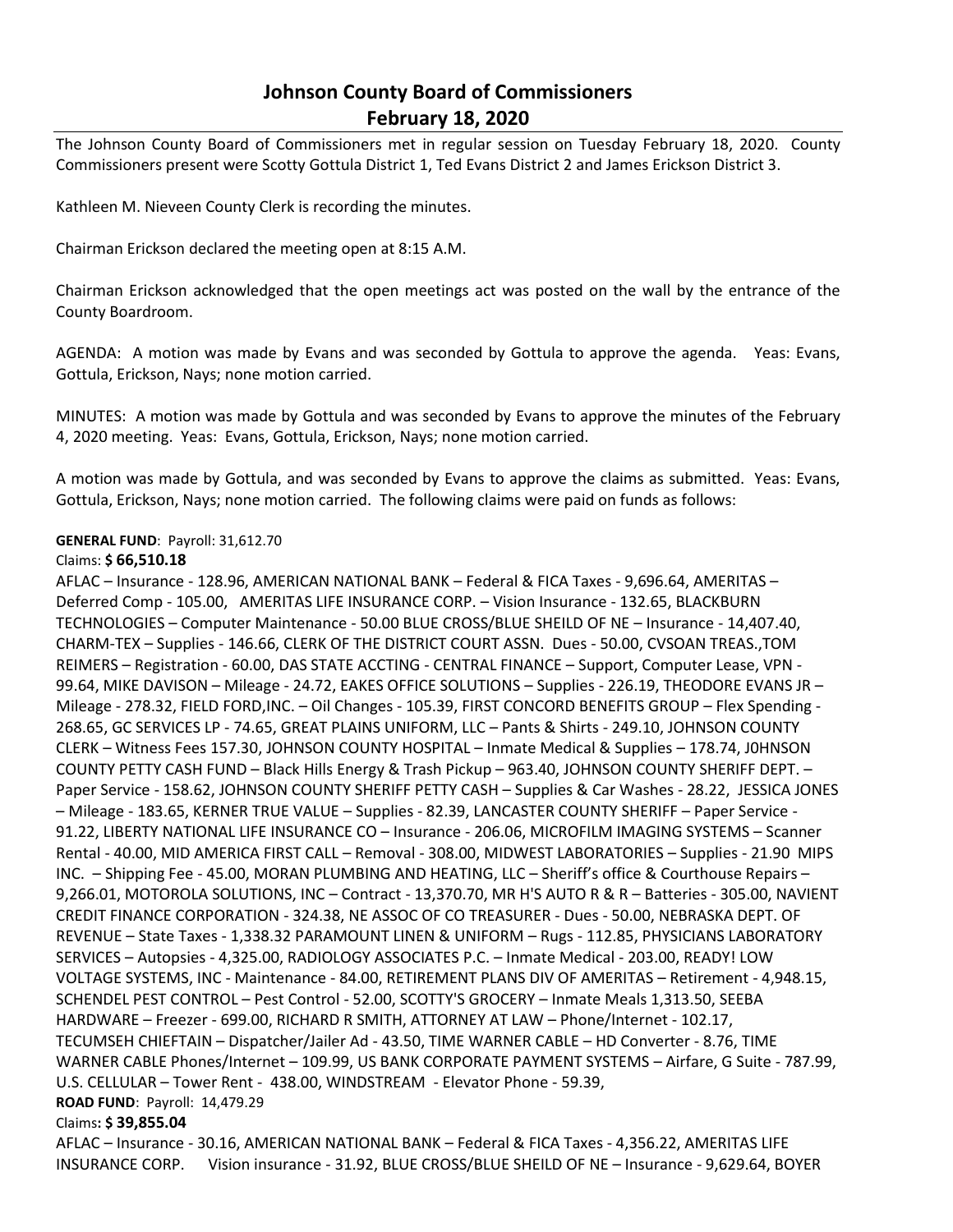RIDGE MANUFACTURING, INC – Parts 145.35, CORNHUSKER INTERNATIONAL TRUCKS INC – Parts - 69.72, EGGERS BROTHERS INC. – Parts - 864.97, ELK CREEK WELDING & STEEL PROD.,INC – Steel - 519.00, FIRST CONCORD BENEFITS GROUP – Flex Spending - 65.00, G & G OIL February Fuel - 8,331.56, JERRY'S DIESEL SERVICE – Parts & Labor - 1,042.08, J0HNSON COUNTY PETTY CASH FUND – Black Hills Energy - 309.42, KERNER TRUE VALUE – Supplies - 16.57, MARTIN MARIETTA MATERIALS - Rock - 10,606.49, SID'S AUTO PARTS - 57.53, NEBRASKA DEPT. OF REVENUE – State Taxes - 614.32, NEBRASKA PUBLIC POWER – Crab Orchard - 99.39, PARAMOUNT LINEN & UNIFORM- Rugs - 28.14, RDO TRUCK CENTER COMPANY – Parts - 129.00, RETIREMENT PLANS DIV OF AMERITAS – Retirement - 2,321.29, SENECA SANITATION – Trash Pickup & Recycling - 110.00, TOPP'S MECHANICAL, INC. Bottle Exchange - 87.99, TOPP'S SMALL ENGINES – Parts - 34.80, TRUCK CENTER COMPANIES - Parts - 333.23, VILLAGE OF STERLING – Utilities - 12.00, WASHINGTON NATIONAL INS COMPANY – Insurance - 9.25

#### **RECORD PRESERVATION FUND:**

Claims**: \$346.78** MIPS INC. – Computer Setup - 346.78 **K9 DOG FUND:** Claims: **\$47.94** PEPPERHILL VETERINARY SERVICES – Nora Boarding - 47.94 **INHERITANCE TAX FUND**: Claims: **\$13,689.42** MOTOROLA SOLUTIONS, INC – Contract - 13,689.42 **911 EMERGENCY MANAGEMENT: Claims: \$2,301.55** WINDSTREAM NEBRASKA INC – 911 Phones - 2,301.55

#### **AMBULANCE SERVICE FUND**:

Claims: **\$803.76** MATHESON TRI-GAS INC - Oxygen - 82.67, POSTMASTER – PO Box - 76.00, QUICK MED CLAIMS – Contract Billing - 645.09

A motion was made by Evans, and was seconded by Gottula, to approve Resolution 20-02 authorizing the Chairman to sign the environmental service agreement BK1952 for Project No. BRO-7049(24) Project Sterling Northwest. Yeas: Evans, Gottula, Erickson, Nays; none motion carried. This agreement is between Johnson County and HDR Engineering Inc. to enter into a professional services agreement to provide environmental services for the Federal Aid Project.

A motion was made by Gottula, and was seconded by Evans, to approve Resolution 20-03 authorizing the Chairman to sign the Preliminary Engineering Agreement BK1952 for Project No. BRO-7049(24) Project Sterling Northwest. Yeas: Evans, Gottula, Erickson, Nays; none motion carried. This agreement is between Johnson County and Mainelli Wagner & Associates, Inc to enter into a professional Services Agreement to provide preliminary engineering services for the Federal Aid Project.

A motion was made by Evans and was seconded by Gottula to approve Resolution No. 20-04 Interlocal Agreement between Pawnee County, Nebraska and Johnson County, Nebraska for project C-67(250) Steinauer North. Structure No. N/A between Sec. 6-T3N-R11E, Pawnee County and Sec. 31-T4N-R11E, Johnson County. Yeas: Evans, Gottula, Erickson, Nays; none motion carried.

A motion was made by Gottula, and was seconded by Evans to approve Resolution No. 20-05 Interlocal Agreement between Pawnee County, Nebraska and Johnson County, Nebraska for project C-67(191) Steinauer Northeast. Structure No. C006710220 between 5-T3N-R11E, Pawnee County and Sec 32-T4N-R11E. Yeas: Evans, Gottula, Erickson, Nays; none motion carried.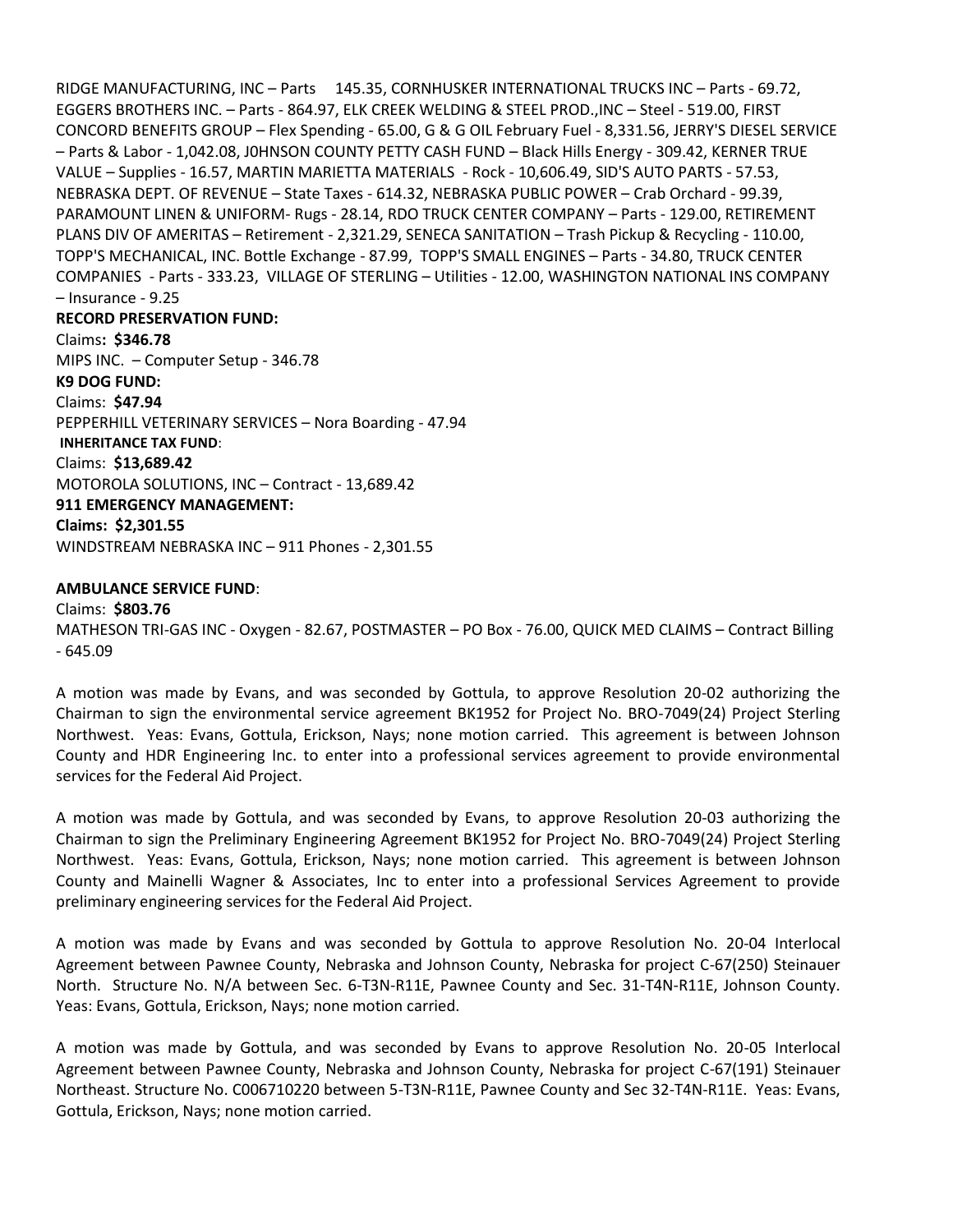The board discussed the damaged guard rail on 610, the board reviewed the estimate with Highway Supt. Matt Schaardt, and it was decided to turn this into the Insurance Company of the person who did the damage.

Chairman Erickson opened the public hearing on the One-and Six-Year Road Plan at 8:45 A.M. also present Jon Schmid.

Jon addressed the board on the repairs for the Fox Bridge and the Schmid Bridge he addressed his concerns on the repairs of these bridges.

The board also discussed other bridge projects.

Also discussed was rock for the county, Matt informed the board that he talked with Tyson from Martin Marietta and Tyson said that they can get 1  $\frac{1}{2}$  clean rock. The board told Matt to contact Tyson and to invite him to the next board meeting for discussion on rock.

The board also discussed culverts; no action was taken at this time.

Amanda Burki EMA informed the board that she will be attending training one week in April and 2 weeks in June. This is a FEMA Funded workshop that she will be attending.

Chairman Erickson closed the public hearing on the One-and Six-Year Road Plan at 9:30 A.M.

A motion was made by Evans, and was seconded by Gottula to approve Resolution 20-06 a Resolution adopting the One- and Six-Year Plan for Road Improvement for Johnson County, Nebraska. Yeas: Evans, Gottula, Erickson, Nays; none motion carried.

Fuel Bids were opened and placed on file in the County Clerk's Office. One bid was received from G & G Oil Company.

A motion was made by Gottula and was seconded by Evans to approve the fuel bid as follows: Tecumseh Shop Unleaded with 10% Ethanol \$2.079, Diesel Low Sulfur #1 \$2.649, Diesel Low Sulfur #2 \$2.349 Cook, Crab Orchard, Elk Creek, and Sterling Shops Diesel Low Sulfur #1 2.349, Diesel Low Sulfur #2 \$2.049 Yeas: Evans, Gottula, Erickson, Nays; none motion carried.

A motion was made by Evans and was seconded by Gottula to approve Resolution 20-07 for the Subdivision of the NE ¼ NE ¼ Section 2 Township 5 Range 9, East of the  $6<sup>th</sup>$  P.M. Yeas: Evans, Gottula, Erickson, Nays; none motion carried.

The board acknowledges the Clerk of the District Court Fee Report for January, 2020, and the Johnson County Sheriff's Balance Sheet for December, 2019

The board discussed the spraying and fertilizing of the Courtyard and possibly putting it out for bids. After discussion the board decided to ask the city of Tecumseh to see if they could help spray the yard and the custodian could put the weed and feed down.

A motion was made by Gottula and was seconded by Evans to approve the 2020 Board appointments. Yeas: Evans, Gottula, Erickson, Nays; none motion carried. A list of board appointments is on file in the County Clerk's Office.

The Johnson County Board of Commissioners adjourned the meeting at 10:15 A.M. The board will meet again in regular session on Tuesday March 3, 2020 at 8:15 A.M. All board meetings are open to the public; the agenda is being kept current and available at the County Clerk's Office.